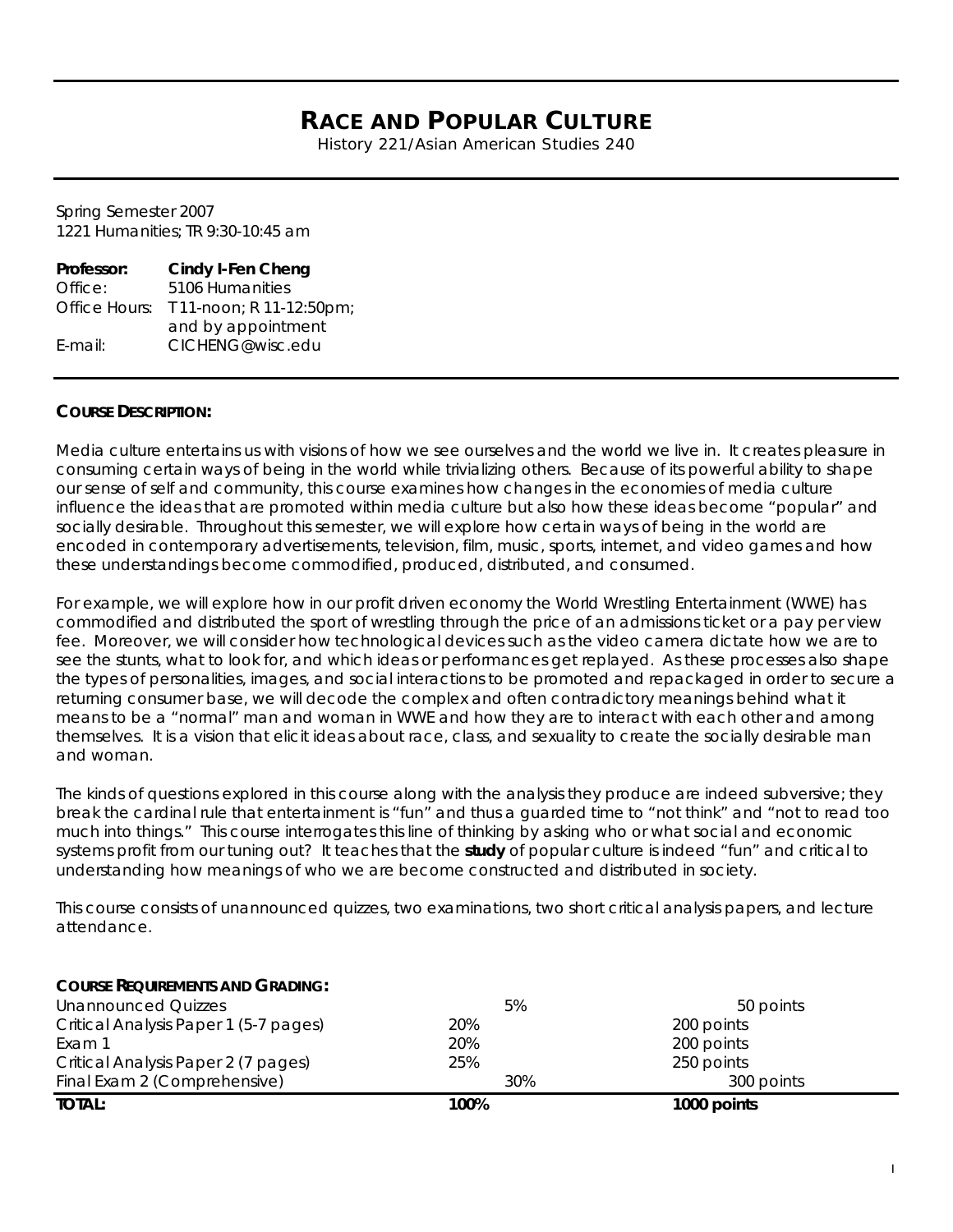# **COURSE POLICIES:**

Attendance: Regular and prompt attendance, active participation, and mature attentiveness during lecture meetings are mandatory. The professor will not distribute lecture notes via e-mail for students who miss lecture nor will lecture notes be posted on the course webpage. There are no excused absences for lecture.

Readings: Students are expected to complete each week's required readings before that Tuesday's lecture.

Quizzes, Writing Assignments, and Examinations: There will be unannounced quizzes on course materials in lecture. Quizzes will always be administered during the first ten to fifteen minutes of class. There will be no make-up quizzes given, without exception. Assignments are always due during the first ten minutes of lecture. Any assignment received after the first ten minutes of lecture on the due date is considered late and will not be evaluated or credited. No late work will be accepted, without exception. E-mailed submissions of papers are not permitted and will not be credited or graded, without exception. Exam 1 and Final Exam 2 will be given according to the schedule indicated in the course syllabus and according to university schedule, without exception. No incompletes will be granted for the course except in cases of personal emergencies, subject to the prompt notification of the professor, valid documentation of the particular emergency, and the discretion of the professor. Students are responsible for retaining a copy of all exams, quizzes, and assignments.

Honesty: Please read the university policy on plagiarism. All information borrowed from print sources or the internet must be clearly identified and properly credited. Any instance of plagiarism or cheating on exams, quizzes, and written assignments will result in an "F" grade for the assignment and the course.

Abilities: Any student who feels that he or she may need special accommodation due to a disability should contact me privately. Please also contact the Mcburney Disability Resource Center (http://www.mcburney.wisc.edu/) at 608-263-2741 (phone); 263-6393 (TTY); 263-2998 (FAX); FrontDesk@mcb.wisc.edu to ensure that accommodations are implemented in a timely fashion.

Ground Rules: This course is open to a variety of ways of interpreting popular culture and students are encouraged to share their questions and ideas in lecture and discussion sections. Since there will be differences and disagreements, students are expected to show respect to the comments and positions of fellow students and the professor.

Each student is warmly encouraged to meet with the professor during office hours and by appointment.

# **REQUIRED TEXTS:**

- COURSE READER is available for purchase at Bob's Copy Shop located at 616 University Ave; For hours and contact info visit their website: **www.bobscopyshop.com**. ®
- FULL LENGTH TEXT is available at the Rainbow Bookstore Cooperative located at 426 West Gilman Street; Hours: MWF 10-6 pm, TR 10-8 pm, Sat. 10- 6 pm, Sun 12-5 pm; Phone: 257-6050
	- 1. Gail Dines and Jean Humez, eds. *Gender, Race and Class in Media*, 2nd edition (Sage Publications 2003). (DH)

A copy of the COURSE READER and the FULL LENGTH TEXT are available on reserve at the College Library.

# **FILMS:**

- Merchants of Cool
- The Ad and the Ego
- The Love Goddesses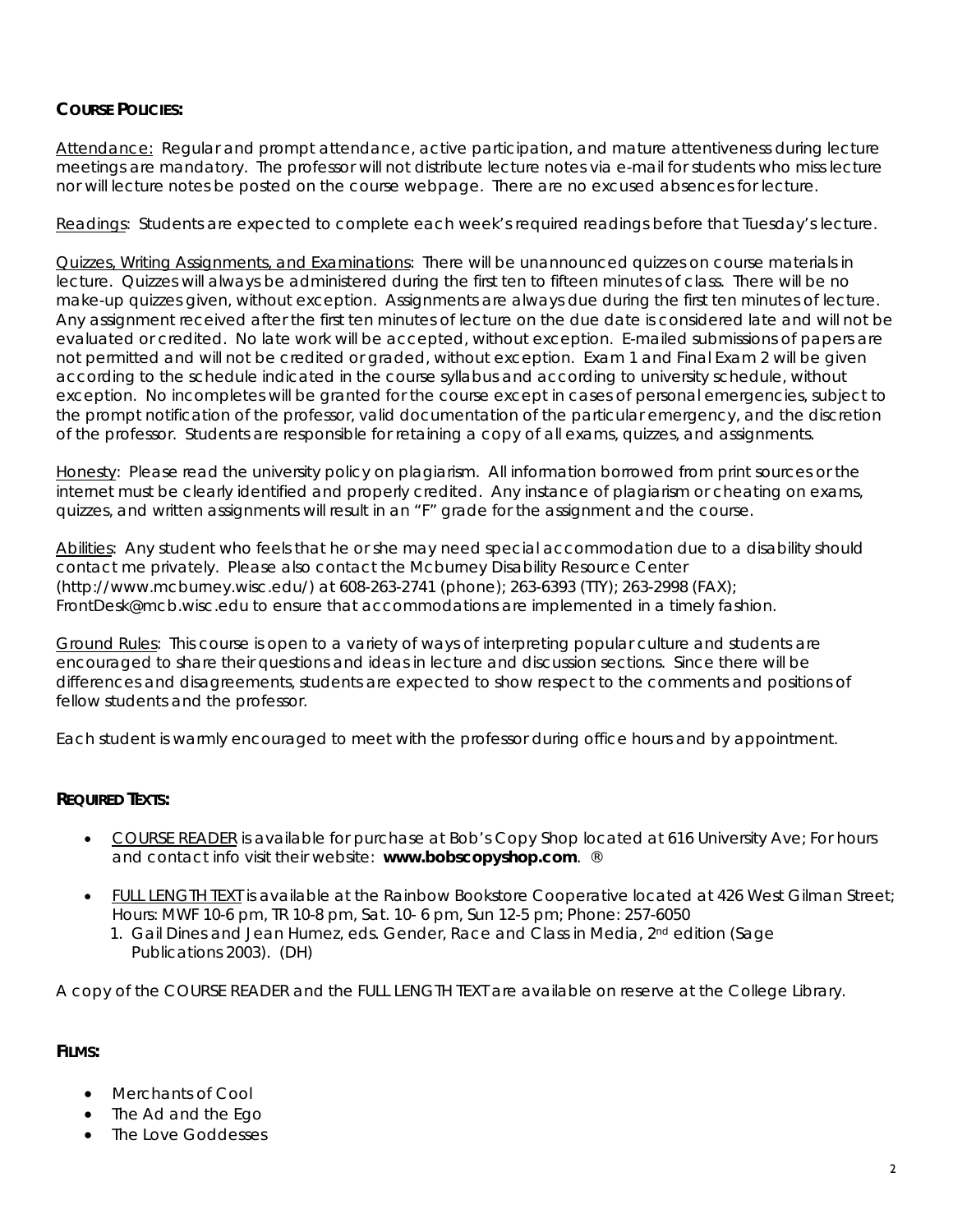- Slaying the Dragon
- Celluloid Closet
- Money for Nothing
- Style Wars
- Nobody Knows My Name
- Wrestling with Manhood
- Olympia; Black Olympians
- Game Over
- Various Film; Video; TV clips

# **COURSE SCHEDULE:**

| WEEK 1:      |      | Introduction |
|--------------|------|--------------|
|              |      |              |
| $\mathsf T$  | 1.23 |              |
| $\mathsf{R}$ | 1.25 |              |
| Readings:    |      |              |

• Douglas Kellner, "Cultural Studies, Multiculturalism, and Media Culture," DH 9-20

# **WEEK 2: Critical Vocabulary**

T 1.30

R 2.1

Readings:

- J David Croteau and William Hoynes, "The New Media Giants," DH 21- 39
- ames Lull, "Hegemony," DH 60-65
- Stuart Hall, "The Whites of Their Eyes," DH 89-93
- Elaine H. Kim, "Asian Americans and Popular Culture" in *Dictionary of Asian Americans,* ed. Hyung Chan Kim (New York: Greenwood Publishing Group Inc., 1989), 99-114 ®
- Susan G. Davis, "Space Jam," DH 159-170

# **WEEK 3: Advertising and Consumer Culture**

- T 2.6 Film: Merchants of Cool
- R 2.8

# Readings:

- Juliet Schor, "The New Politics of Consumption," DH 183-195
- Carol A. Stabile, "Nike, Social Responsibility, and the Hidden Adobe of Production," DH 196-203
- Kenon Breazeale, "In Spite of Women," DH 230-243
- Marcelo Ballve, "The Battle for Latino Media" in *NACLA Report on the Americas*, 37:4 (2004):20-25 ®
- Sut Jhally, "Image-Based Culture: Advertising and Popular Culture," DH 249-257

| WEEK 4: | Advertising |
|---------|-------------|
|---------|-------------|

T 2.13

R 2.15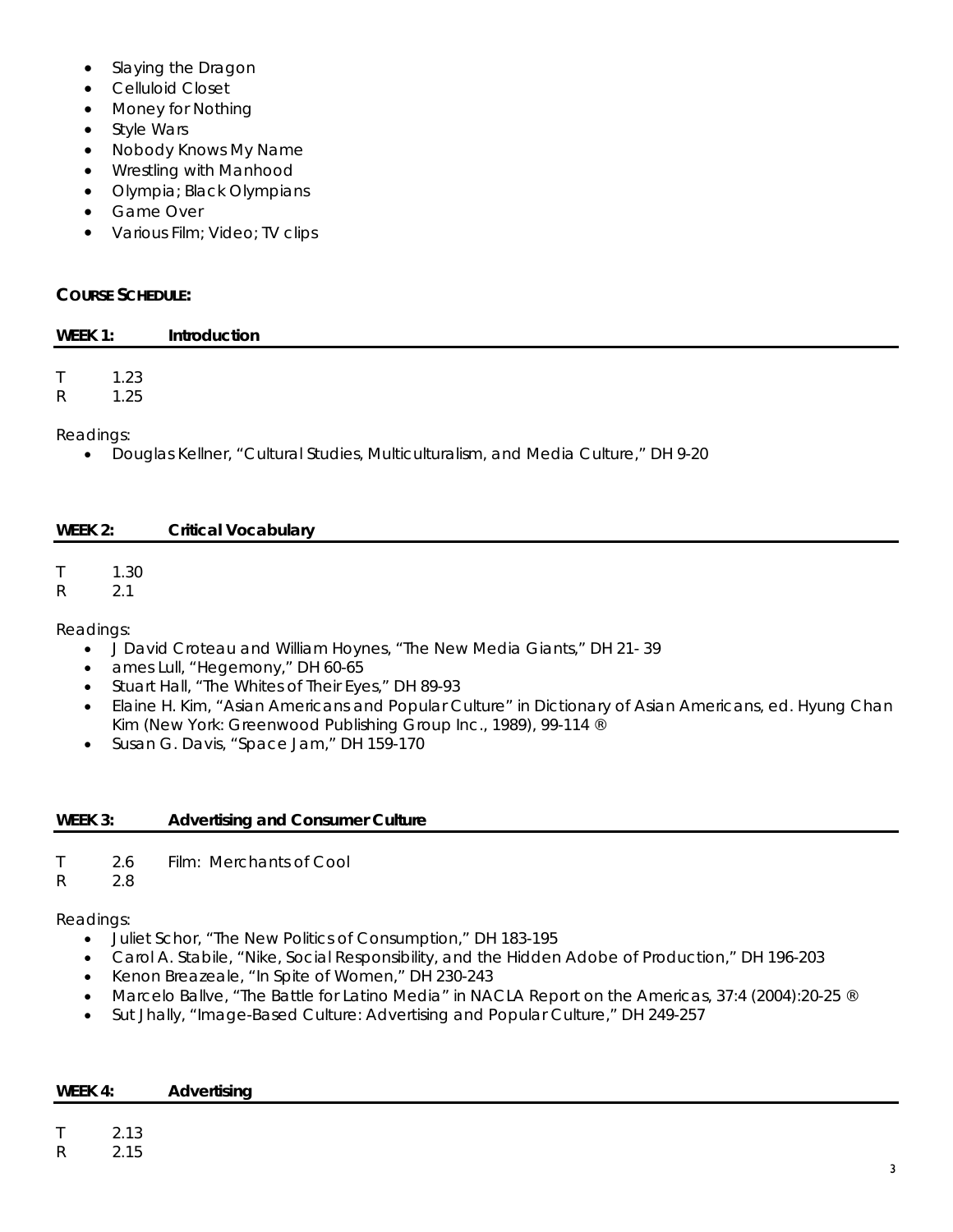# Readings:

- John Berger, *Ways of Seeing* (New York: The Viking Press, 1972), 45-64; 129-155 ®
- Fred Fejes, "Advertising and the Political Economy of Lesbian/Gay Identity," DH 212-222
- Jean Kilbourne, " 'The More you Subtract, The More You Add'," DH 258-267
- Sanjukta Ghosh, " 'Con-fusing' Exotica," DH 274-282
- Clint C. Wilson II and Felix Gutierrez, "Advertising and People of Color," DH 283-292
- Jackson Katz, "Advertising and the Construction of Violent White Masculinity," DH 349-358

#### **WEEK 5: Advertising**

T 2.20

R 2.22 Film: The Ad and the Ego

# Readings:

- George Lipsitz, "The Meaning of Memory," DH 40-47
- Richard Butsch, "Ralph, Fred, Archie, and Homer," DH 575-585
- George Gerbner, "Television Violence," DH 339-348
- Jennifer Hayward, "Consuming Pleasures," DH 507-521
- Diane Raymond, "Popular Culture and Queer Representation," DH 98-110

# **WEEK 6: Television**

# T 2.27 **CRITICAL ANALYSIS PAPER #1 DUE**

R 3.2

Readings:

- Kristal Brent Zook, "The Fox Network and the Revolution in Black Television," DH 586-595
- Jackie Byars and Eileen R. Meehan, "Once in a Lifetime," DH 613-624
- Sujata Moorti, "Cathartic Confessions or Emancipatory Texts?," DH 522-533
- Janice Peck, "The Mediated Talking Cure," DH 534-547
- Lynn Spigel, "Entertainment Wars: Television Culture after 9/11" in *American Quarterly* 56:2 (June 2004):235-270 ®

#### **WEEK 7: Film**

- T 3.6 Exam One
- R 3.8 Film Clips: The Love Goddesses; Slaying the Dragon

Readings:

- Jon Kraszewski, "Country Hicks and Urban Cliques: Mediating Race, Reality and Liberalism on MTV's *The Real World*" in *Reality TV*, eds. Susan Murray and Laurie Ouellette (New York: New York University Press, 2004), 179-196 ®
- Kathleen Le Besco, "Got to Be Real: Mediating Gayness on *Survivor*" in *Reality TV*, eds. Susan Murray and Laurie Ouellette (New York: New York University Press, 2004), 271-287 ®
- W. Lance Bennett, "Beyond Pseudoevents: Election News as Reality TV" in *American Behavioral Scientist* 49:3 (November 2005):364-378 ®
- Juliet A. Williams, "On the Popular Vote" *Political Research Quarterly* 58:4 (Dec. 2005):637-646 ®

#### **WEEK 8: Film**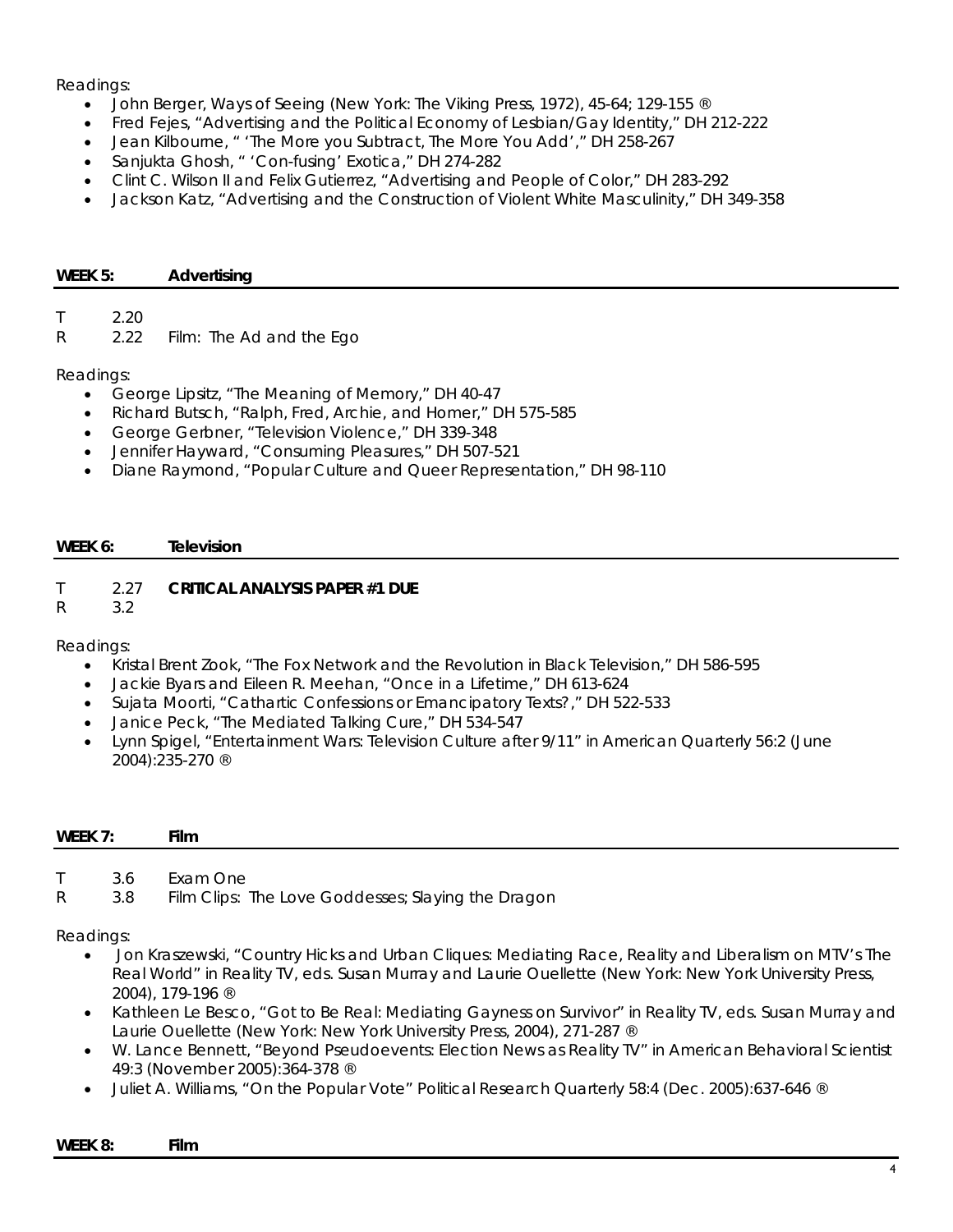- T 3.13
- R 3.15 Film: Celluloid Closet

# Readings:

- Thomas Sobchack and Vivian Sobchack, *An Introduction to Film* (Boston: Scott, Foreman and Co., 1987), 3-21;54-63; 112-115; 222-235 ®
- Carol J. Clover, "Her Body, Himself: Gender in Slasher Film" in *Gender, Race and Class in Media* (Thousand Oaks: Sage Publications, 1995), 169-183 ®

| WEEK 9: | M <sub>II</sub><br>м |
|---------|----------------------|
|         |                      |

- T 3.20 Film: Money for Nothing
- R 3.22

Readings:

- George Lipsitz, "Working People's Music" in *American Media and Mass Culture: Left Perspectives*, ed. Donald Lazere (Berkeley: University of California Press, 1987), 293-308 ®
- Reebee Garofalo, "I Want My MP3: Who Owns Internet Music?" in *Policing Pop*, eds. Martin Cloonan and Reebee Garofalo (Philadelphia: Temple University Press, 2003), 30-45 ®
- Tricia Rose, "Hidden Politics," DH 396-405

# **WEEK 10: Hip Hop**

- T 3.27
- R 3.29 Film: Style Wars/ No One Knows My Name

Readings:

- Imani Perry, "Who(se) Am I?," DH 136-148
- Rana A. Emerson, " 'Where My Girls At?' Negotiating Black Womanhood in Music Videos" in *Gender and Society* 2002 16(1):115-123 ®
- Kembrew McLeod, "Authenticity Within Hip Hop and Other Cultures Threatened with Assimilation" in *Journal of Communication* Fall 1999:134-150 ®

| <b>WEEK 11:</b> |            | <b>Spring Break</b>                      |
|-----------------|------------|------------------------------------------|
| R               | 4.3<br>4.6 | No Lecture Meeting<br>No Lecture Meeting |

# **WEEK 12: Sports - Olympics**

- T 4.10 Film Clips: Olympia
- R 4.12

Readings:

- Sut Jhally, "Cultural Studies and the Sports/Media Complex" in Media, Sports and Society, ed. Lawrence A. Wenner (Newbury Park: Sage Publications, 1989), 70-93 ®
- Alan Bairner, "Isolation of Expansion: Nationalism and Sport in the United States" in *Sport, Nationalism, and Globalization* (New York: State University Press, 2001), 91-113 ®
- Mariah B. Nelson, "Feminism and Football: Then and Now" in *The Stronger Women Get, the More Men Love Football* (New York: Harcourt Brace and Co., 1994), 10-25 ®
- Jennifer Hargreaves, "Femininity or 'Musculinity'?: Changing Images of Female Sports" in *Sporting Females* (London: Routledge, 1994), 145-173 ®